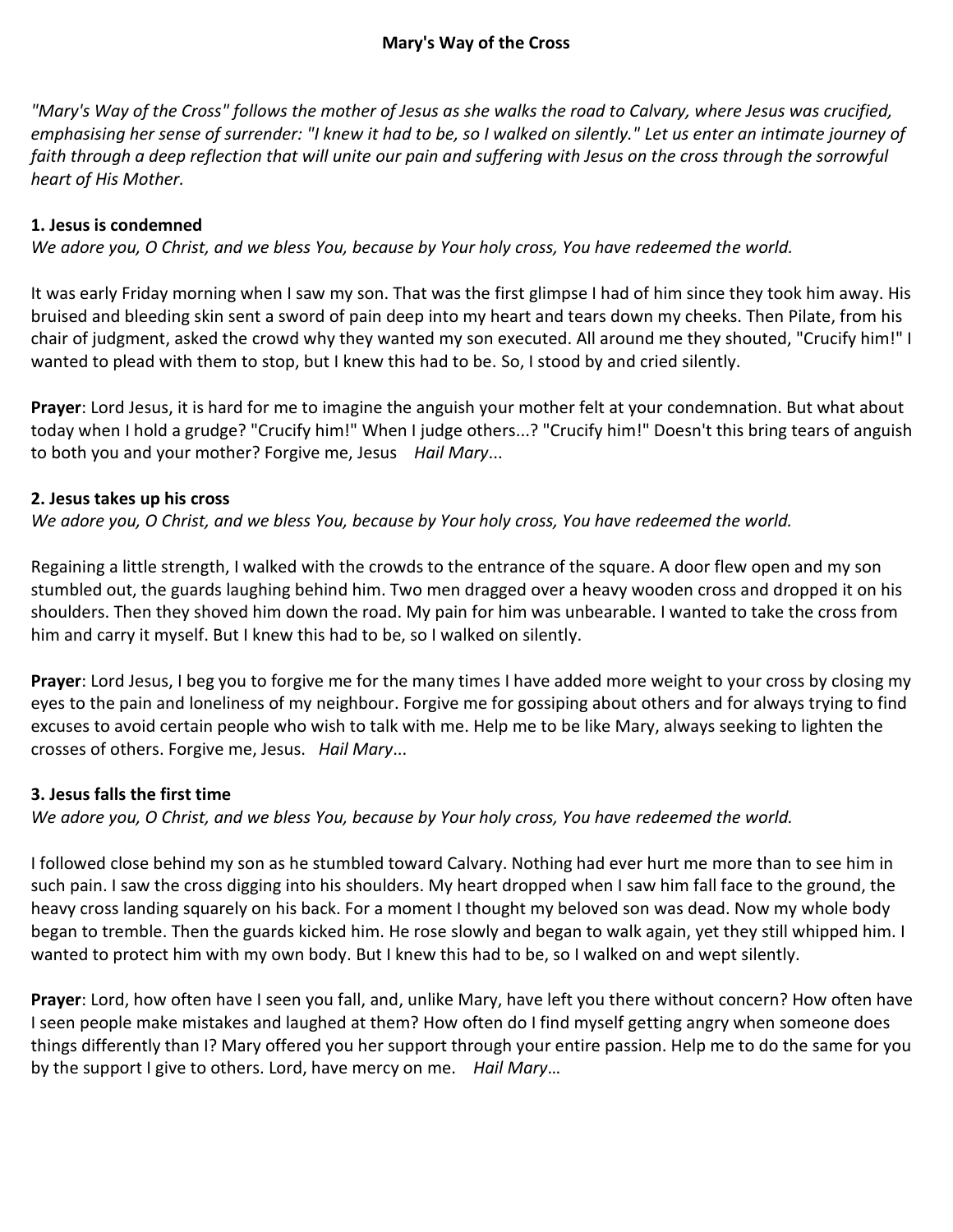#### **4. Jesus meets his mother**

*We adore you, O Christ, and we bless You, because by Your holy cross, You have redeemed the world.*

I had managed to break through the crowd and was walking side by side with my son. I called to him through the shouting voices. He stopped. Our eyes met, mine full of tears of anguish, his full of pain and confusion. I felt helpless; then his eyes said to me, "Courage! There is a purpose for this." As he stumbled on, I knew he was right. So I followed and prayed silently.

**Prayer**: Lord Jesus, forgive me the many times our eyes met, and I turned mine away. Forgive me the times things did not go my way and I let everyone know about it. Forgive me the times I brooded over little inconveniences or became discouraged and did not heed your call to courage! Yes, Lord, our eyes have met many times, but fruitlessly. *Hail Mary*...

#### **5. Simon of Cyrene helps carry the cross**

*We adore you, O Christ, and we bless You, because by Your holy cross, You have redeemed the world.*

I could now see almost complete helplessness on the face of my son as he tried to carry his heavy load. Each step looked as if it would be his last. I felt his every pain in my heart, and I wanted the whole thing to end. Then I noticed some commotion near Jesus. The guards had pulled a protesting man from the crowd. They forced him to pick up the back of the cross to help lighten my son's load. He asked the guards why this had to be. I knew, and so followed silently.

**Prayer**: Lord Jesus, I have many times refused to help you. I have been a selfish person who has often questioned your word. Don't let me remain like Simon, but help me to be like your mother, Mary, who always silently followed and obeyed. *Hail Mary*...

### **6. Veronica wipes the face of Jesus**

*We adore you, O Christ, and we bless You, because by Your holy cross, You have redeemed the world.*

As I continued close by Jesus, a woman pushed past the guards, took off her veil and began to wipe my son's sweating, bloody face. The guards immediately pulled her back. Her face seemed to say, "Why are you doing this to him?" I knew, so I walked on in faith, silently.

**Prayer**: Lord, this woman gave you the best she could. On the other hand, I have wanted to take more than I give. So many opportunities arise every day for me to give to you by giving to others ----- but I pass them by. My Saviour, never let me ask why again, but help me to give all I have to you. *Hail Mary…*

### **7. Jesus falls the second time**

*We adore you, O Christ, and we bless You, because by Your holy cross, You have redeemed the world.*

Again, my son fell, and again my grief was overwhelming at the thought that he might die. I started to move toward him, but the soldiers prevented me. He rose and stumbled ahead slowly. Seeing my son fall, get up again, and continue on, was bitter anguish to me. But, since I knew this had to be, I walked on silently.

**Prayer**: Lord, of all people Mary was your most faithful follower, never stopping in spite of all the pain she felt for you. I have many times turned away from you by my sins and have caused others to turn away from you. I beg you to have mercy on me. *Hail Mary*...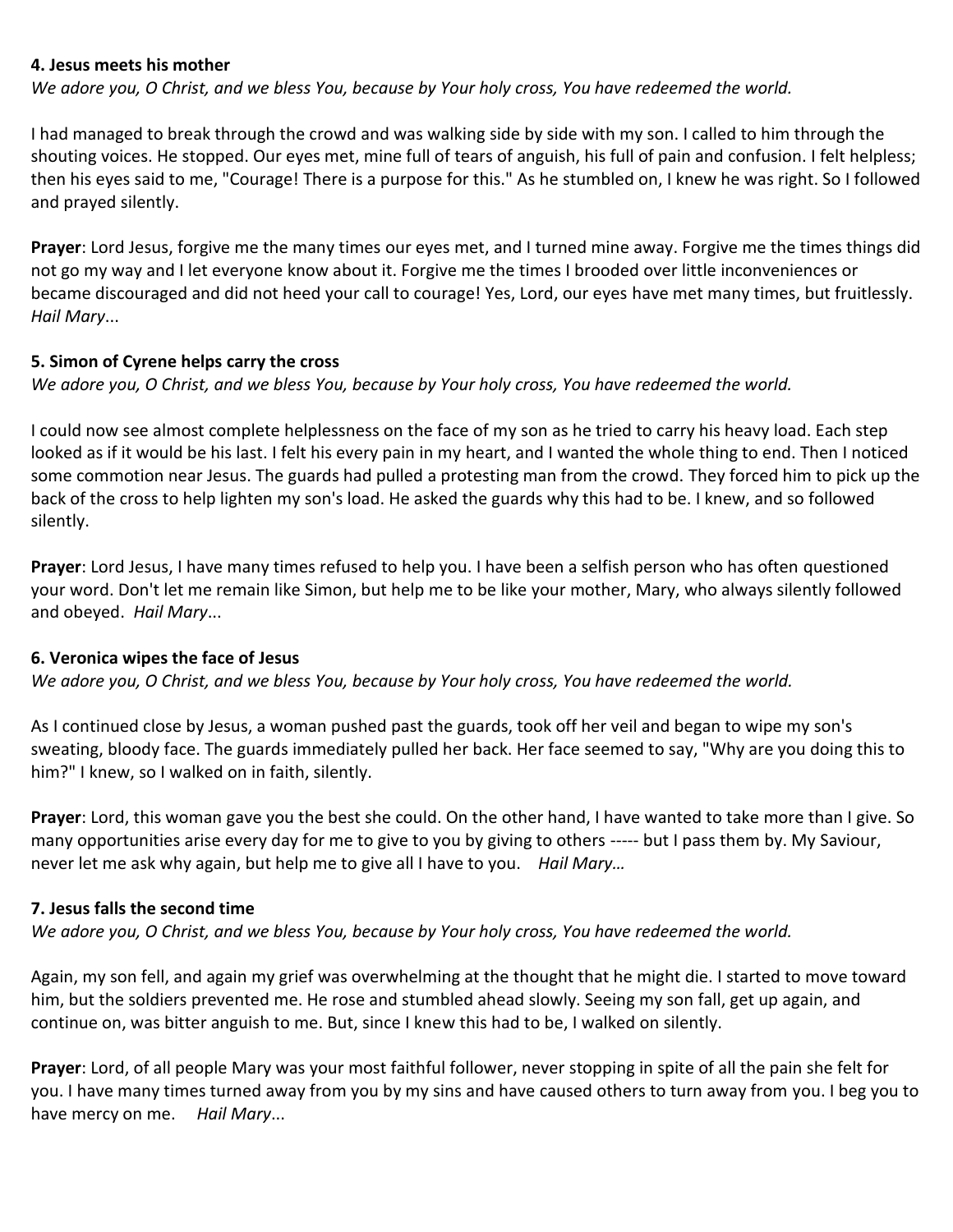### **8. Jesus meets the women of Jerusalem**

*We adore you, O Christ, and we bless You, because by Your holy cross, You have redeemed the world.*

I was walking a few steps behind Jesus when I saw him stop. Some women were there crying for him and pitying him. He told them not to shed tears for him. They had the opportunity to accept him as the messiah; like many others, they rejected him instead. He told them to shed tears for themselves, tears that would bring their conversion. They did not see the connection between that and his walk to death. I did, and as he walked on, I followed silently.

**Prayer**: My Saviour, many times have I acted like these women, always seeing the faults in others, and pitying them. Yet, very rarely have I seen my own sinfulness and asked your pardon. Lord, you have taught me through these women. Forgive me, Lord, for my blindness. *Hail Mary*...

#### **9. Jesus falls the third time**

*We adore you, O Christ, and we bless You, because by Your holy cross, You have redeemed the world.*

This fall of Jesus was agony to me. Not only had he fallen on the rocky ground again, but now he was almost at the top of the hill of crucifixion. The soldiers screamed at him and abused him, almost dragging him the last few steps. My heart pounded as I imagined what they would do to him next. But I knew this had to be, so I climbed the hill silently behind him.

**Prayer**: My loving Jesus, I know that many times I have offered my hand to help people but when it became inconvenient or painful to me, I left them, making excuses for myself. Help me, Lord, to be like your mother, Mary, and never take my supporting hand away from those who need it. *Hail Mary*...

### **10. Jesus is stripped of his garments**

*We adore you, O Christ, and we bless You, because by Your holy cross, You have redeemed the world.*

With my son finally relieved of the weight of the cross, I thought he would have a chance to rest. But the guards immediately started to rip his clothes off his blood-clotted skin. The sight of my son in such pain was unbearable. Yet, since I knew this had to be, I stood by and cried silently.

**Prayer**: Lord, in my own way I too have stripped you. I have taken away the good name of another by foolish talk and have stripped people of human dignity by my prejudice. Jesus, there are so many ways I have offended you through the hurt I have caused others. Help me to see you in all people. *Hail Mary*...

### **11. Jesus is nailed to the cross**

*We adore you, O Christ, and we bless You, because by Your holy cross, You have redeemed the world.*

As they threw Jesus on the cross, he willingly allowed himself to be nailed. As they punctured his hands and his feet, I felt the pain in my heart. Then they lifted up the cross. There he was, my son, whom I love so much, being scorned as he struggled for the last few moments of earthly life. But I knew this had to be, so I stood by and prayed silently.

**Prayer**: Lord, what pain you endured for me. And what pain your mother went through, seeing her only son die for love of me! Yet, both you and she are ready to forgive me as soon as I repent of my sin. Help me, Lord, to turn away from my sinfulness. *Hail Mary*...